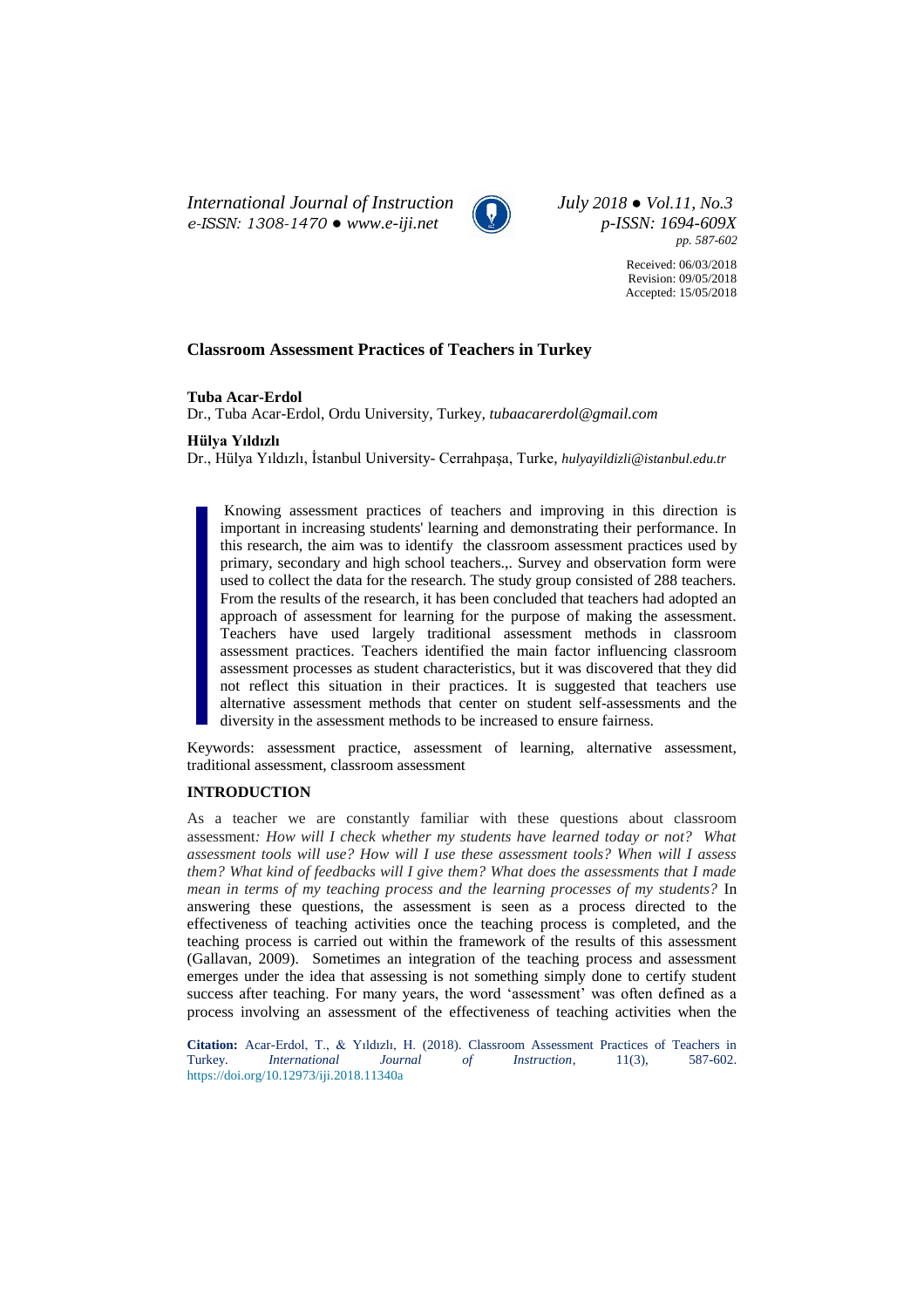teaching process was completed. However, through the reforms that have taken place in the curriculums, the skills and behaviors expected of the students (problem solving, decision making, critical thinking, metacognition, learning to learn, cooperation, creativity, effective communication, effective social skills, responsibility, selfregulation, determination, ambition, global understanding, etc.) have changed along with the point of views held on the function of the assessment, which, as it has been stressed, is understood as a process that should be used before, during and after teaching in order to identify the weak and strong points of students and to support the learning process by making necessary adjustments in teaching (Abell & Siegel, 2011; Shepard, 2000). This new process essentially replaces traditional assessment processes with alternative assessment processes that are based on performance. Because the traditional assessment processes have generated certain teaching-related problems, including the following (1) measuring instruments used for assessment measure students' achievement in isolation from the real world and in limited time, causing students to experience problems in solving real world issues (2) inadequate to show what students can do (3) not enabling the students to access to the resources and research (4) the assessment results are not utilized effectively for the purpose of providing feedback to students, but instead are mainly used for grading purposes (Gömleksiz & Erkan, 2016). In other words, the assessment of student achievement using traditional assessment methods is usually handled in such a way that more focus is placed on the product than on the teaching process, for this purpose greater emphasis is placed on multiple choice and short-answer tests and written and oral examinations (Gelbal & Kelecioğlu, 2007). Alternative assessment methods, on the other hand, allow students to be actively involved in the assessment process, analyze their own learning styles and thoughts, learn to assess themselves and take responsibility. In this context, classroom assessments made by teachers are gaining importance. Classroom assessments, which are a powerful direct influence on learning and motivation are defined as a process that shows what is really learned, what the students know, how effective the teacher is and helps the students to show the depths of students' understanding and tendencies. Classroom assessments designed to support teachers' decision-making processes in teaching and learning in many ways allow the accurate and appropriate information to be gathered (McMillan, 2015). Research shows that the assessment methods used by teachers in the classroom significantly affect the academic achievement, motivational beliefs, classroom teaching activities, and self-regulation skills of students (Alkharusi, 2013; Bell & Cowie, 2001; Brookhart, 1997; Dorman, Fisher & Waldrip, 2006; Heritage, 2007; Yıldızlı & Saban, 2016). Therefore, the teacher factor has an important place in the classroom assessment process; that is, teachers' attitudes, tendencies, perspectives on teaching, beliefs about the teaching-learning process, and knowledge and skills about assessment (Natriello, 1987) play an important role in classroom assessment practices.

The literature on classroom assessments presents various classifications of assessments, organized in terms of being carried out before teaching, during the course of teaching, and after teaching (Miller et al., 2009). These classifications are arranged according to: (1) *assessments based on purpose* (diagnostic, formative and summative assessment), (2) *assessments based on form* (traditional and alternative), (3) *assessments based on*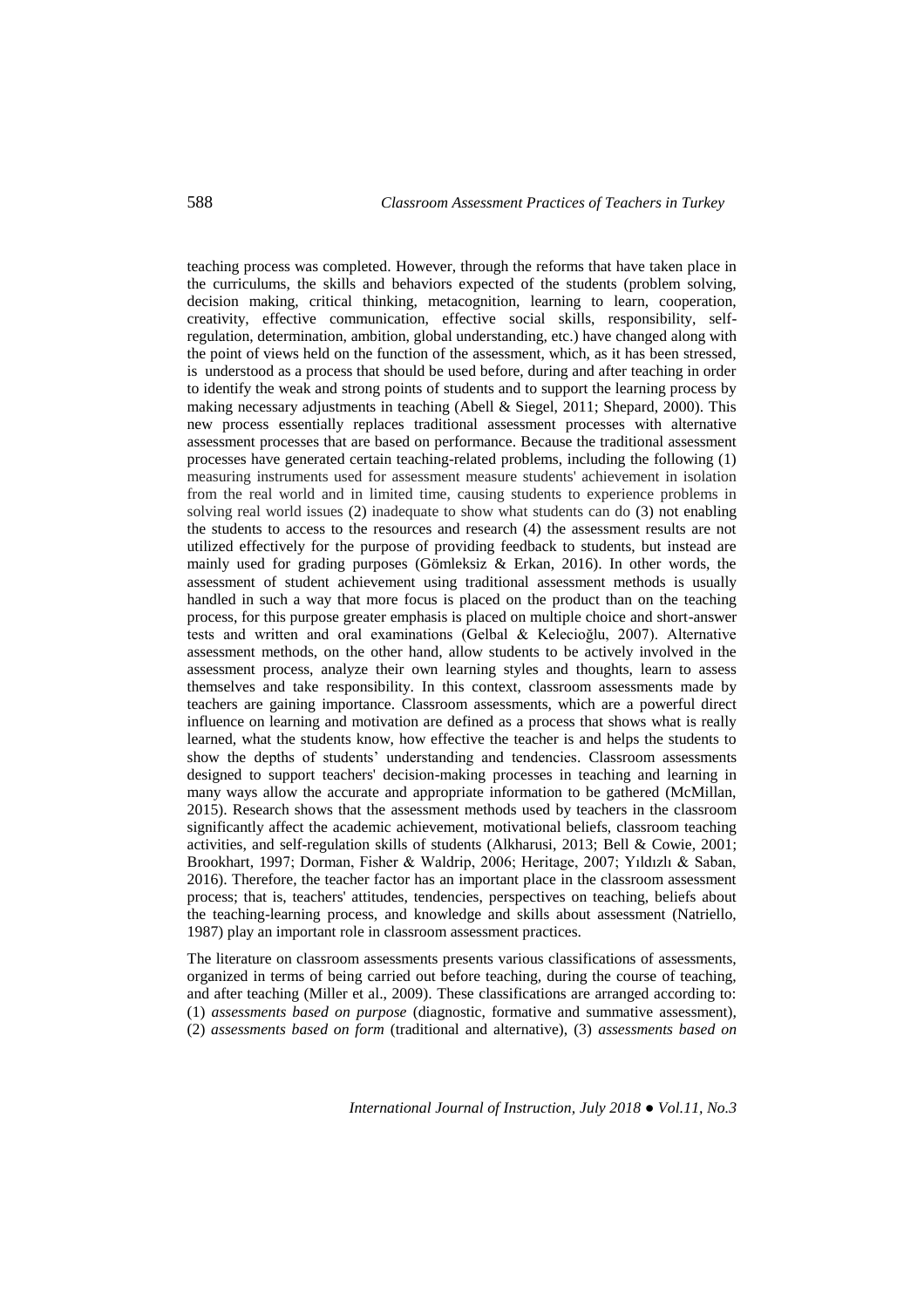## *Acar-Erdol & Yıldızlı* 589

*nature* (maximum and typical 4) *assessments based on interpretation of results* (absolute and relative assessment). The diagnostic assessment, which is considered as a starting point for designing knowledge teaching (Chapman & King, 2009), is carried out (Baykul, 1999) for the purpose of determining the interests, abilities and other characteristics of the students. Such assessments enable new behaviors, content, teaching method, tools to be selected, organized and planned in accordance with student characteristics (Gömleksiz & Erkan, 2016). Formative assessment, which is an assessment to learn and teach (Keeley, Eberle & Farrin, 2005), take place during instruction and is considered as a way of deciding on the progress of students, providing feedback and deciding on future teaching activities (McMillan, 2015). Through directing teaching activities, formative assessment which is in the center of new approaches in education ensures that teaching and assessment-evaluation activities merge together (Birgin & Baki, 2012). Another form of assessment, the summative assessment, is a type of assessment that involves administering examinations, generally at the end of the unit or term, to determine whether students have reached certain predetermined achievements in the lessons and to measure, through grading, the success the students have been able to achieve in the lessons (Bulunuz & Bulunuz, 2013).

One of the contemporary classroom assessment classifications was developed by McMillan (2015), who classified classroom assessment as "assessment of learning", "assessment for learning" and "assessment as learning", depending on its purpose, method and time. While the "assessment of learning approach" is expressed as a traditional approach, "for learning" and "assessment as learning" the approaches are included among the alternative assessment approaches. The purpose of the "assessment of learning" approach is to assess the students' success or failure through a grading system; the purpose of the "assessment for learning" approach is to motivate the students, provide feedback, and define the needs for further learning; and in the "assessment as learning" approach is to incorporate assessment practices into the learning process. In the "assessment of learning" approach, the assessment is carried out after teaching, while in the "assessment for learning" and "assessment as learning" approaches are carried out before, during and after teaching. Assessments in the "assessment of learning" approach are carried out in the form of multiple choice, openended, and short answers examinations; in the "assessment for learning" approach, assessments are carried out via self-assessments, peer assessments, and informal anecdotal evidence gathering, in addition to the forms used in the "assessment of learning approach; and lastly, in the "assessment as learning" approach, assessment methods that organize, form, and observe the self-learning process are used. It is also emphasized that instant feedback in assessment approaches for learning and as learning is important and that these shape the learning and teaching process. Both the 'for learning' and 'as learning' approaches are particularly beneficial in terms of increasing the motivation of the learners.

If classroom assessment practices are not carried out in a manner suitable to the intended purpose, they will not provide healthy feedback about the teaching and learning process. Often, teachers tend to devote more time to teaching strategies, teaching materials, and planning materials as they focus on reflecting and teaching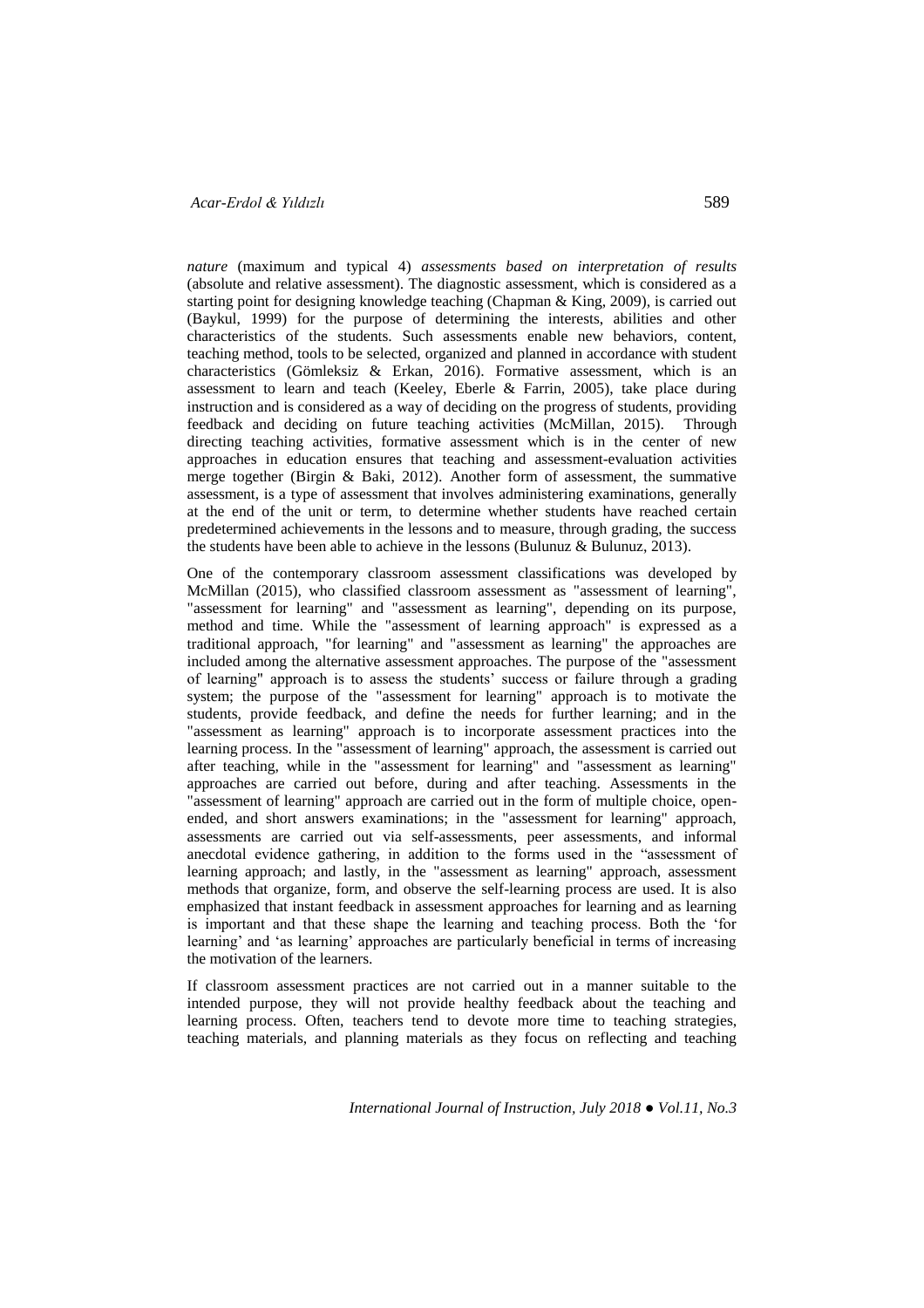content in teaching processes. This leads teachers to have more tendency to be organized and ready than to focus on their students' prior knowledge, experiences and personal information). Furthermore, because the teachers focus most of their time and energy on developing curriculum content and reaching achievements, their target is to satisfy learning expectations for the relevant subject area as opposed to focusing on the individual achievements of the students (Gallavan, 2009). Classroom assessments are helpful at this point and serve to facilitate the progression of the teaching process in a controlled way. These assessment practices are constantly seeking ways to create evidence for student learning, and the end result is that evidence is used to better adapt the learning needs of students.

A variety of assessment methods (projects, diary, peer assessments, self-assessments, portfolios, concept maps, performance assessments, exhibitions, demonstrations etc.) are used as part of the classroom assessments introduced by the new tendencies and approaches. Teachers are expected to be aware of these new approaches, the aims of which include giving more feedback to students, providing peer and group assessments, in addition to individual assessments, focusing on the learning process, implementing knowledge, and involving students in all the processes of assessments, and teachers should reflect these practices in the teaching processes. In other words, it is emphasized that assessment is used as a learning tool. However, when examining the studies that have been conducted in Turkey, it is quite clear that the teachers do not have enough knowledge and experience about the new classroom assessment processes and do not perform adequate practices in their relevant academic departments (Acar & Anıl, 2009; Çelikkaya, Karakuş & Öztürk-Demirbaş, 2010; Kabapınar & Ataman, 2010; Toptaş, 2011; Yapıcı & Demirdelen, 2007).

Measurement and assessment approaches that are put into practice in new curriculums give different tasks and responsibilities to teachers (Gelbal & Kelecioğlu, 2007). Therefore, in this research, the aim was to identify the classroom assessment practices used by teachers. Considering that the classroom assessment practices applied by teachers reflect their educational processes, the type of assessment, frequency in which it is carried out and the student feedback the assessment provides are important in terms of understanding how classroom assessment practices are progressing (Brookhart, 1997). For this reason, it is aimed to investigate how teachers are implementing their classroom assessment practices, whether these assessment practices are being carried out in accordance with the current educational paradigms and the factors that affect these practices. Also, the following situations are also important in determining what teachers do in classroom assessment practices: (1) The identification of the methods teachers use less or not in classroom assessment will be important in establishing a basis for future trainings on these methods, (2) It will be useful for improving teachers' assessment practices in the classroom, (3) It will be important to finding out whether or not student centered assessment approaches were adopted by the teachers, (4) Unlike in other studies, in this research, data were gathered using two methods; that is, the opinions of the teachers were taken and they were observed to see whether the opinions they held were reflected in their classroom assessment practices. For this research, it was important to understand if there was coherence between the opinions and practices of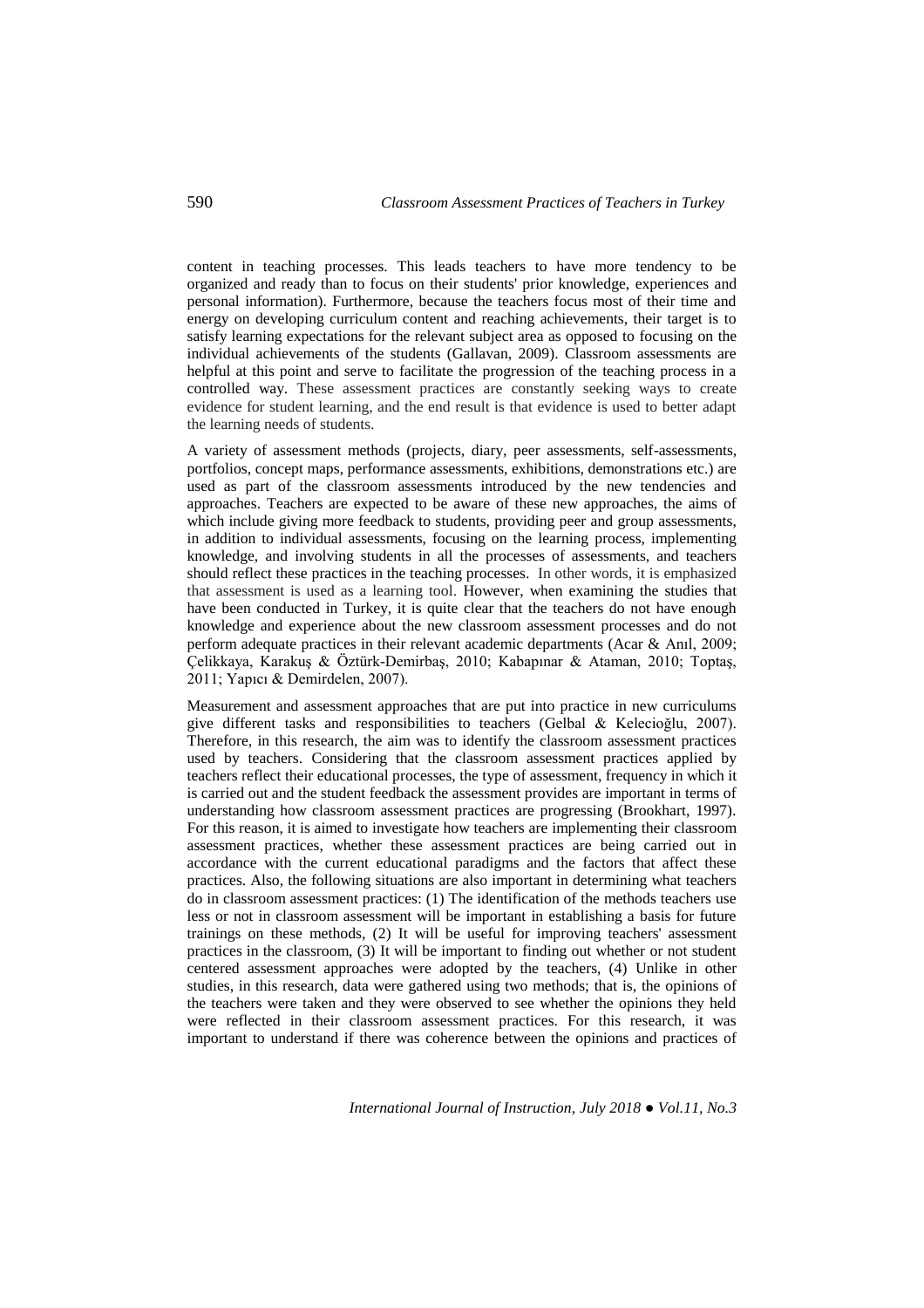the teachers.

#### **Purpose of the Research**

The purpose of this research was to identify the classroom assessment practices implemented by teachers working at the primary, secondary and high school level. Within this framework, the following questions were developed:

- 1. What are the aims of classroom assessment?
- 2. What methods are used by the teachers for classroom assessment?
- 3. What factors influence the practice of classroom assessment?

### **METHOD**

#### **Research Model**

A mixed method research strategy has been adopted in the present study in order to determine and then confirm teachers' classroom evaluation practices. A survey was used to determine what teachers' classroom assessment practices were and observations were carried out to confirm the results obtained from the survey.

#### **Study Group**

The study groups of the research were composed of teachers who had at least one year of teaching experience at primary, secondary or high schools in the Nevşehir province, in Turkey. In order to make accurate comparisons, data were collected from an equal number of teachers at each school level. The study was conducted with two sets of participants. Both sets consisted of teacher participants and teachers' views were collected through the survey in the first set. Voluntary participation was the criterion for the selection of participants in this part. 96 teachers from primary schools, 96 from secondary schools, and 96 from high schools, making a total of 288 teachers, responded the survey.

Teachers in the second set of participants were observed. Those teachers were observed by pre-service teachers as part of the teaching practice course. Participants of this part of the research consisted of a total of 24 teachers (8 from primary, 8 from secondary and 8 from high schools). The number of teacher participants from each school level (i.e. primary school and high school) was the same in order to allow comparisons between different levels of school. The majority of the teachers who answered the survey and underwent observation were male. The service duration of the teachers varied between 1 and 42 years. Almost three-quarter of teachers have over 10 years of teaching experience.

### **Data Collection Tools**

The data of the study were obtained by means of two data collection tools.

**Classroom Assessment Practices Survey:** This data collection tool was a survey developed by the researchers. The survey consisted of two parts. The first part included questions on the demographic information of the teachers, while the second part included questions about the *teachers' purpose for making the classroom assessment,*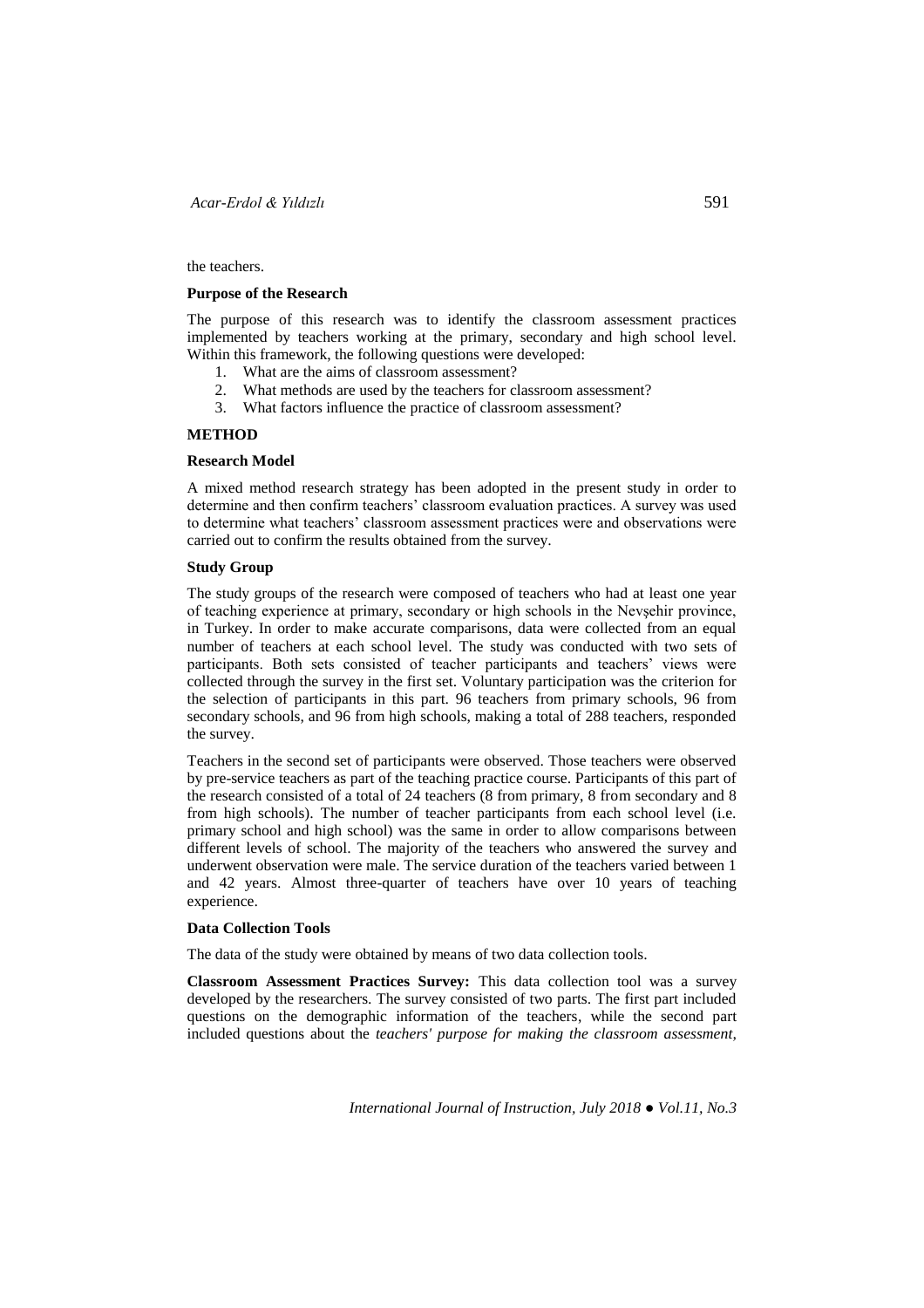*the methods they used for classroom assessment* and *the factors that affected classroom assessment*. Survey items were prepared as multiple choice test questions. Considering the composite nature of the new classroom assessment tools (McMillan, 2015), the teachers were allowed to mark more than one choice in responding to the questions on the survey. McMillan's book titled "*Classroom Assessment: Principles and Practice for Effective Standards-based Instruction*" (2015) was used to create survey questions. In order to ensure the validity of the data collection tool, opinions were taken from two experts in the field of measurement and assessment, four experts in the field of curriculum development and two teachers. After making some minor changes to certain expressions, the items in the data collection tools were found by the experts to be valid in terms of determining the classroom assessment practices of teachers. The survey was given to the primary schools, secondary schools and high schools located in Nevşehir province between the dates of 1 September 2016 and 15 August 2016, and the teachers were asked to voluntarily respond to the questions. Because more than the required 96 surveys (the aim was to collect data from an equal number of teachers at each level) were collected at the primary and secondary schools, seven surveys from the primary school level and eight surveys from the secondary school level were randomly excluded from the research.

**Classroom Assessment Practices Observation Form:** Following the analysis of the surveys, an observation form was developed in order to determine whether the responses the teachers made to the survey items were reflected in their classroom practices. The first part of the observation form included details about the date of the observation, observation period, and questions for the observed teacher as well as the observing teacher trainee. The second part of the observation forms included five questions. The classroom assessment practices that have been detailed in the Classroom Assessment Practices Survey were included in the first question as checkbox and teacher trainees were asked to put a tick on the practices that they observed the teachers to have undertaken. After that, they were supposed to explain the process in which teachers have undertaken those practices. The remaining four questions were open-ended questions and focused on topics such as providing feedback, using technology in assessment practices, asking questions during classroom assessment, and making individualized assessments. The opinions of the experts mentioned above were taken for the development of the observation form, and certain expressions on the questions were changed according to feedback from these experts. Initially, the idea was that the observations would be conducted by researchers. However, this idea was abandoned since it was considered that teachers would act differently than they normally do in the presence of researchers. The data collection procedures for the observations were carried out by 12 teacher trainees who studied at Hacı Bektaş Veli University and who had completed the "Assessment and Evaluation" course. The criterion for the selection of observers was having successfully completed the "Assessment and Evaluation" course. Pre-service teachers were provided with a three-hour training on classroom assessment practices by the researchers and then the data collection tool was introduced. Each of the teacher candidates observed two different teachers who were teaching in the same branch of study as they were being trained to teach in. These observations were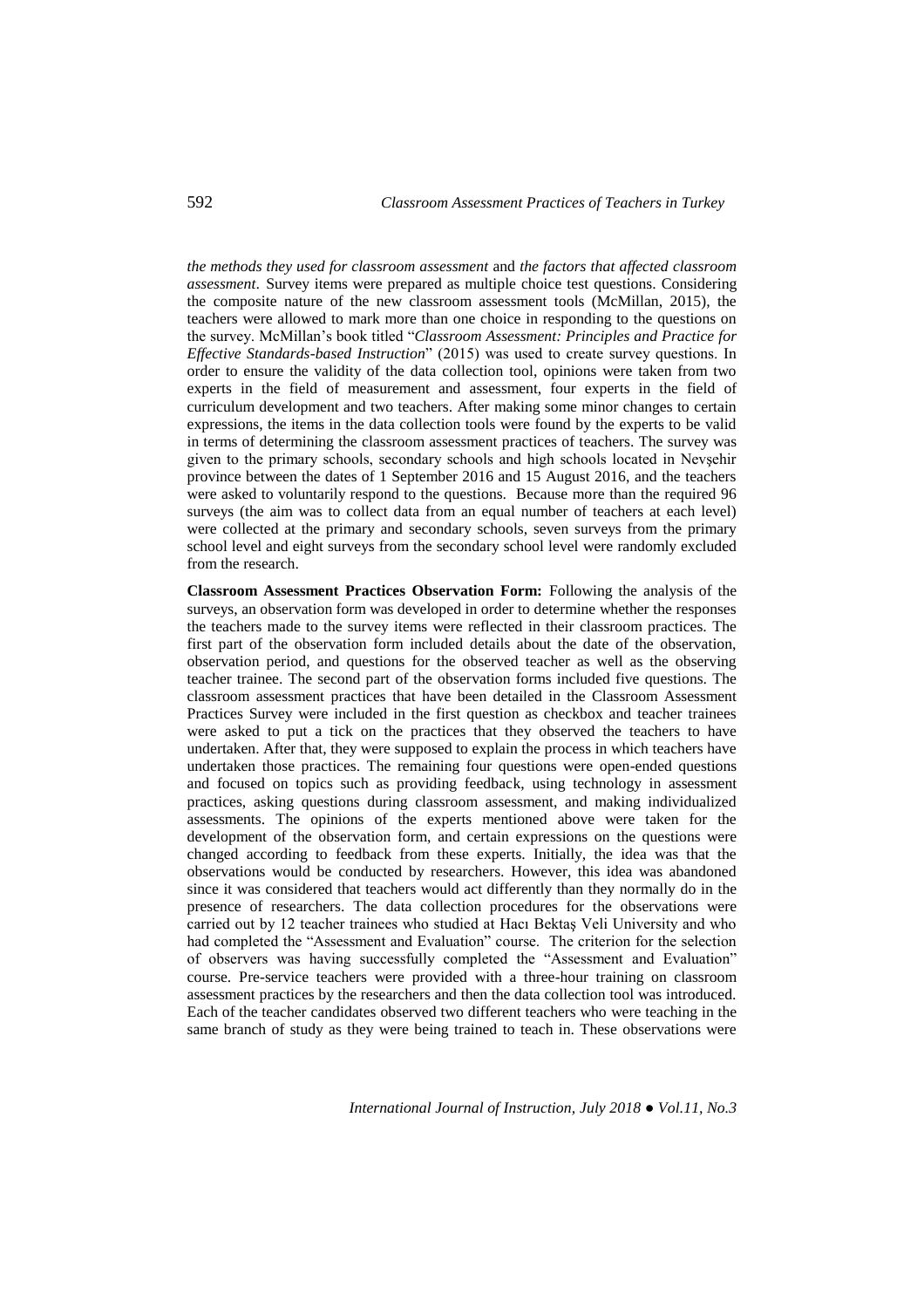conducted for between 2 and 6 course hours. Observations were made during the 2016- 2017 spring term.

### **Data Analysis**

Descriptive statistics such as frequencies and percentages were used for analysing the data gathered from Classroom Assessment Practices Survey and the findings were presented via tables.

Frequencies and percentages were used in the analysis of the data gathered from the first part of the first question in the Classroom Assessment Practices Observation Form and descriptive analysis was used in the analysis of the remaining parts. The following steps were taken in doing descriptive analysis: (i) the questions included in the observation forms were considered as themes and it was agreed to create categories under those themes; (ii) researchers in the present study coded the data together and discussed codes where necessary; (iii) frequencies were calculated about the codes and categories. It is possible to do classifications based on frequencies and interpret the importance and effect of codes (Tavşancıl & Aslan, 2001). In this study codes were compared in terms of frequencies; (iv) direct quotations were used in findings and information about the subject and class level were included in brackets at the end of a quote.

### **Establishing Reliability (a) and Validity (b)**

**ai)** Data about the teachers were collected through surveys and observations. The researchers tried to increase the credibility of the study by triangulating the sources of data (data collection tools).

**aii)** The credibility of the study was enhanced through a member checking process in which a secondary school teacher, who both participated in the survey and was observed, was contacted to discuss results.

**bi)** The proximity of the researcher to the participant increased the validity of a qualitative study (Creswell, 2013). The observers in this study were participant observers. Therefore, they were present in the environment in which the research took place at certain times and with regular intervals.

**bii)** Observation notes were presented in the findings section as direct quotations to increase transferability.

**biii**) The internal reliability was enhanced by analysing the data twice at different times. The data was first analysed in August 2017 and the second analysis took place in November 2017. Different from the initial analysis, 15 new sub-categories were added in the second analysis.

### **FINDINGS**

### *Findings related to purpose of the classroom assessment of teachers*

It is important to know the purpose for the assessment being carried out, as the purpose of the assessment affects when and with which method the assessment will be done and how the results will be used (McMillan, 2015). Information about the assessment purposes expressed by the teachers is presented in Table 1.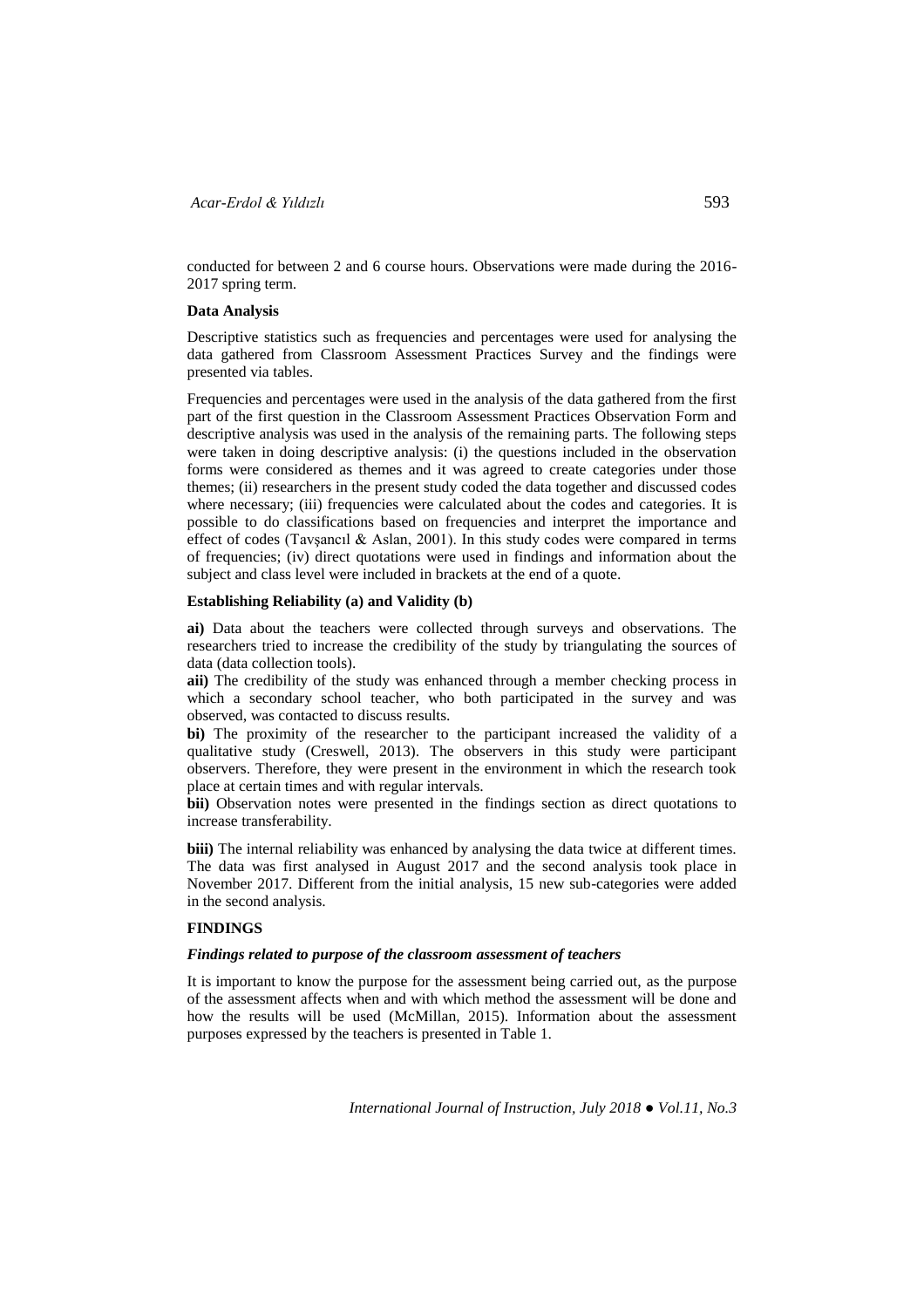Table 1 Purpose of Teachers to Make Assessment

| Purposes                             | Primary |      |    | Secondary |    | High School |     | Total |  |
|--------------------------------------|---------|------|----|-----------|----|-------------|-----|-------|--|
|                                      |         | %    |    | $\%$      | f  | %           | f   | $\%$  |  |
| Providing feedbacks to students      | 75      | 78.1 | 76 | 79.2      | 66 | 68.8        | 217 | 75.3  |  |
| Increasing learning                  | 66      | 68.8 | 74 | 77.1      | 65 | 67.7        | 205 | 71.2  |  |
| the<br>of<br>Determining<br>level    | -71     | 74.0 | 60 | 62.5      | 63 | 65.6        | 194 | 67.4  |  |
| achievement                          |         |      |    |           |    |             |     |       |  |
| Monitoring students' progress        | 58      | 60.4 | 62 | 64.6      | 56 | 58.3        | 176 | 61.1  |  |
| Motivating students                  | 36      | 37.5 | 44 | 45.8      | 45 | 46.9        | 125 | 43.4  |  |
| Being able to see his/her own        | 32      | 33.3 | 35 | 36.5      | 33 | 34.4        | 100 | 34.7  |  |
| weaknesses<br>and<br>strengths<br>1n |         |      |    |           |    |             |     |       |  |
| teaching                             |         |      |    |           |    |             |     |       |  |
| Planning teaching                    | 27      | 28.1 | 32 | 33.3      | 27 | 28.1        | 86  | 29.9  |  |
| Grading                              | 11      | 11.5 | 27 | 28.1      | 27 | 28.1        | 65  | 22.6  |  |
| Providing feedbacks to parents       | 16      | 16.7 | 19 | 19.8      | 6  | 6.25        | 41  | 14.2  |  |

As seen from Table 1, there was no significant difference between the school levels in terms of assessment purposes. The teachers stated that they generally performed assessments to provide feedback to the students. However, in the observation results, it was found that fourteen teachers gave explanatory feedback, and that ten teachers gave no explanatory feedback. Teacher conducts that were identified as providing explanatory feedback were; highlighting important points, explaining by providing examples, explaining which topics to study, and responding to student questions by asking new questions. On the other hand, teacher conducts such as providing abstract explanations, showing time limitations as a reason for not providing feedback, stating the correct answer directly, and not providing an explanation and showing student notebooks as a source were considered reasons for not providing explanatory feedback. Teacher trainees' observation notes in relation to this point are as follows:

- *- "The teacher went over the test answers during the observation hour. In going over the answers, rather than verbally providing explanatory feedback, the teacher referred the students to the notes made in their notebooks. 'Teacher, does sound propagate in space?'asked one of the students and the teacher answered, 'Don't you remember the experiment we did? Open your notebook and look at the result'". (Science, 6th grade)*
- *- "The teacher does not give a clear enough feedback. S/he answers the questions asked in an abstract way. For example, s/he answered a question asked by the student stating: 'Seven plus eight equals fifteen, count with your fingers if you like."(Maths, 4th grade)*

It was observed that six teachers in primary school, three in secondary school, and one in high school levels did not provide explanatory feedback. However, the group that needs explanatory feedback the most is primary school students.

More than half of the teachers stated that they performed assessments to increase learning, to determine levels of achievements and to monitor the progress of the students. Assessing for the purposes of "grading" and "providing feedback to parents" was expressed by a fewer number of the teachers. From this finding, it can be said that the teachers generally did not have traditional preferences for assessment purposes.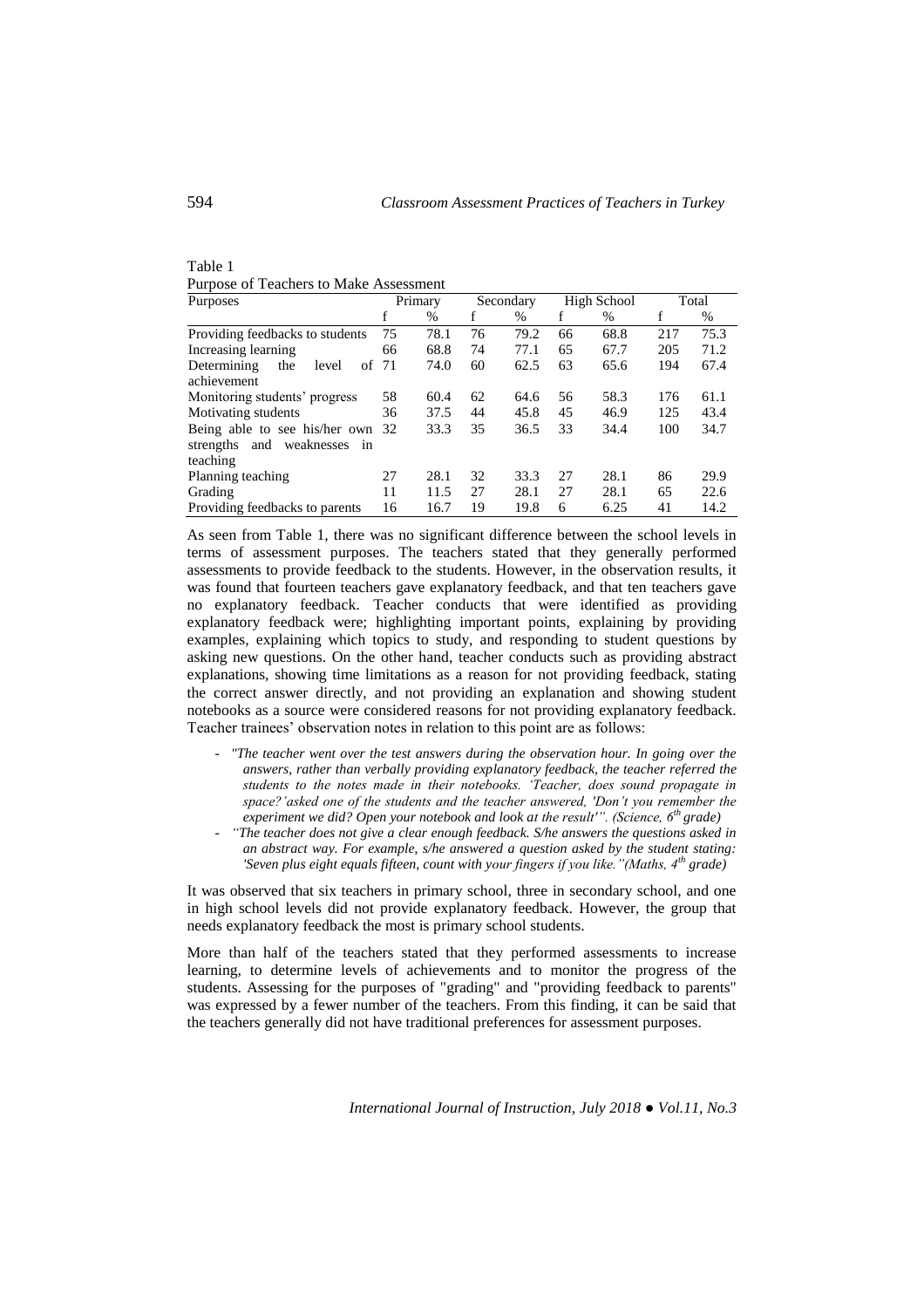### **Findings related to the methods the teachers use classroom assessment**

Assessment methods have undergone significant changes and diversification, with the focus now being on learner-centered approaches and on fostering understanding in the students (especially in curriculum development models, such as the Backward Design). To determine whether these changes have been adopted by the teachers, the methods of classroom assessments used by the teachers were analyzed in terms of the opinions given by the teachers and the observation results. The results of these analyses are given in Table 2.

Table 2

|  |  |  |  | Methods of Teachers Used for Classroom Assessment |
|--|--|--|--|---------------------------------------------------|
|--|--|--|--|---------------------------------------------------|

| Methods                     |                | Primary |                | Secondary |                          | <b>High School</b> |                | Total |  |
|-----------------------------|----------------|---------|----------------|-----------|--------------------------|--------------------|----------------|-------|--|
|                             | School         |         |                | School    |                          |                    |                |       |  |
|                             | f              | $\%$    | f              | $\%$      | f                        | $\%$               | f              | $\%$  |  |
| In teachers own statements; |                |         |                |           |                          |                    |                |       |  |
| Observation                 | 88             | 91.7    | 76             | 79.2      | 71                       | 74                 | 235            | 81.6  |  |
| Multiple choice questions   | 75             | 78.1    | 71             | 74        | 65                       | 67.7               | 211            | 73.3  |  |
| Open-ended questions        | 71             | 74.0    | 68             | 70.8      | 66                       | 68.8               | 205            | 71.2  |  |
| True-False questions        | 76             | 79.2    | 60             | 62.5      | 50                       | 52.1               | 186            | 64.6  |  |
| Short answer questions      | 70             | 72.9    | 56             | 58.3      | 59                       | 61.5               | 185            | 64.2  |  |
| Matching                    | 66             | 68.8    | 49             | 51.0      | 35                       | 36.5               | 150            | 52.1  |  |
| Performance homework        | 18             | 18.8    | 39             | 40.6      | 65                       | 67.7               | 122            | 42.4  |  |
| Project assignments         | 9              | 9.4     | 41             | 42.7      | 45                       | 46.9               | 95             | 33.0  |  |
| Concept maps                | 33             | 34.4    | 28             | 29.2      | 26                       | 27.1               | 87             | 30.2  |  |
| Demonstration               | 22             | 22.9    | 33             | 34.4      | 24                       | 25                 | 79             | 27.4  |  |
| Self-assessment forms       | 25             | 26      | 24             | 25.0      | 9                        | 9.4                | 58             | 20.1  |  |
| Posters                     | 14             | 14.6    | 27             | 28.1      | 7                        | 7.3                | 48             | 16.7  |  |
| Manner scales               | 7              | 7.3     | 16             | 16.7      | 11                       | 11.5               | 34             | 11.8  |  |
| Group assessment forms      | 12             | 12.5    | 9              | 9.4       | 5                        | 5.2                | 26             | 9.0   |  |
| Peer assessment forms       | 12             | 12.5    | 4              | 4.2       | 7                        | 7.3                | 23             | 8.0   |  |
| In observations:            |                |         |                |           |                          |                    |                |       |  |
| Observation                 | 8              | 100     | 3              | 37.5      | 7                        | 87.5               | 18             | 75    |  |
| Short answer questions      | 7              | 87.5    | 7              | 87.5      | $\overline{4}$           | 50                 | 18             | 75    |  |
| Open-ended questions        | 5              | 62.5    | 4              | 50        | 5                        | 62.5               | 14             | 58.3  |  |
| Multiple choice questions   | 1              | 12.5    | $\overline{4}$ | 50        | $\overline{4}$           | 50                 | 9              | 37.5  |  |
| True false questions        | 1              | 12.5    | 6              | 75        | 1                        | 12.5               | 8              | 33.3  |  |
| Demonstration               | $\overline{c}$ | 25      | 2              | 25        | $\overline{\phantom{0}}$ |                    | $\overline{4}$ | 16.7  |  |
| Concept maps                |                |         | 1              | 12.5      | 1                        | 12.5               | $\overline{c}$ | 8.3   |  |
| Performance homework        |                |         |                |           | $\overline{2}$           | 25                 | $\overline{2}$ | 8.3   |  |
| Project assignments         |                |         |                |           | 1                        | 12.5               | 1              | 4.2   |  |
| Posters                     |                |         |                |           | 1                        | 12.5               | 1              | 4.2   |  |

In examining Table 2, it was seen that the teachers used more than one method at each school level, but observation was the most commonly used assessment method at each school level. The explanation of one of the trainees who did an observation in primary schools about a teacher's use of the observation method is provided below:

*- "There is communication in the classroom is mostly one-way. Therefore, the teacher uses the observation method more frequently" (Life Science, 3rd Grade)*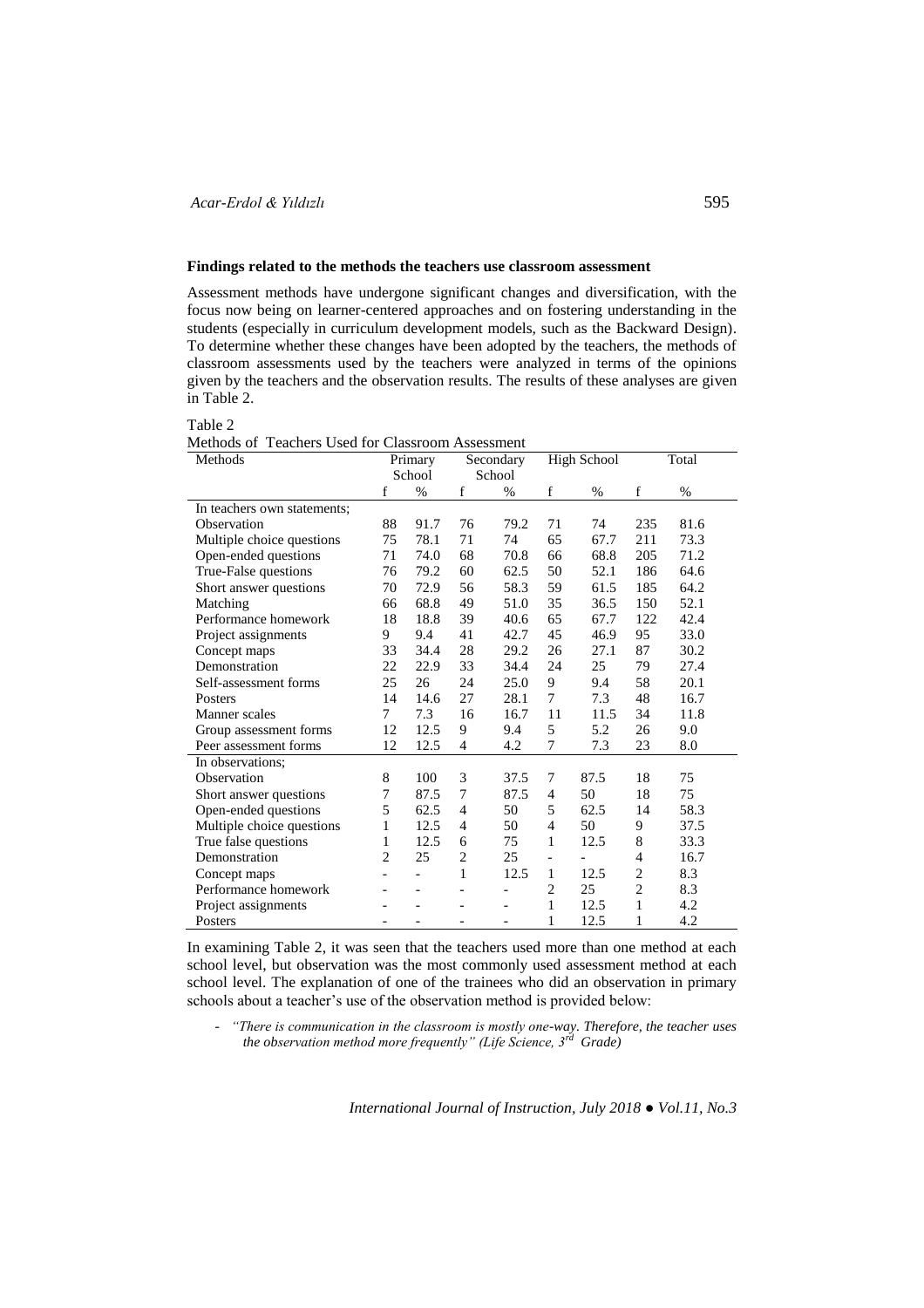At the primary school level, the teachers, according to their survey responses, often used multiple choice questions, open-ended questions, true/false questions, short answer questions and matching methods. The results of the observations confirmed these survey responses. The least used assessment methods were manner scales, project assignments, group assessment forms, and peer assessment forms.

At the secondary school level, the teachers, according to their survey responses, mostly used multiple-choice questions, open-ended questions, true/false questions, short answer questions and matching questions. The results of the observations partially confirmed the survey responses made by the teachers (Here, "partially" was used because the differences between the usage rates of methods and the method of matching were not included in the observation results. These inconsistencies between the data can be explained by the fact that the observations were made in a course that was held for limited course hour). The least used assessment methods were peer assessment forms, group assessment forms, and manner scales.

It was observed that primary and secondary school teachers used the demonstration method but did not inform the students about what criteria they would use for assessment. One of the observation notes in relation to this topic was as follows:

*- "The teacher asked two students (one boy and one girl) to go to the whiteboard. S/he asked the students to show how to pray. However, s/he did not explain how s/he would grade the students." (Culture of Religion, 4th Grade).*

In the high schools, the teachers, according to their survey responses, mostly used openended questions, multiple choice questions, performance assignments, short answer questions and true/false questions. The results of the observations confirm these survey responses of the teachers. The least used assessment methods were group assessment forms, peer assessment forms, posters, self-assessment forms and manner scales.

When the methods used were compared according to school levels, it was found that multiple-choice questions were used more frequently in primary school than in secondary school or in high school. However, the observation results did not confirm this data; rather they showed that multiple choice questions were used the least at the primary school level. As the level of school increased, it was found that matching questions were used less often and performance and project assignments were used more frequently. Self-assessment forms were used in primary and secondary school more than twice as often as in high school.

Peer assessment and group assessment forms, manner scales and poster methods were the least used assessment methods by the teachers.

The teachers' responses and observation results were found to be partially consistent with one another; that is, the teachers' responses indicated that they used a wide variety of assessment methods, whereas the observation results revealed that the teachers used relatively few and often traditional assessment methods.

### *Findings related to the factors affecting the classroom assessment practices used by the teachers*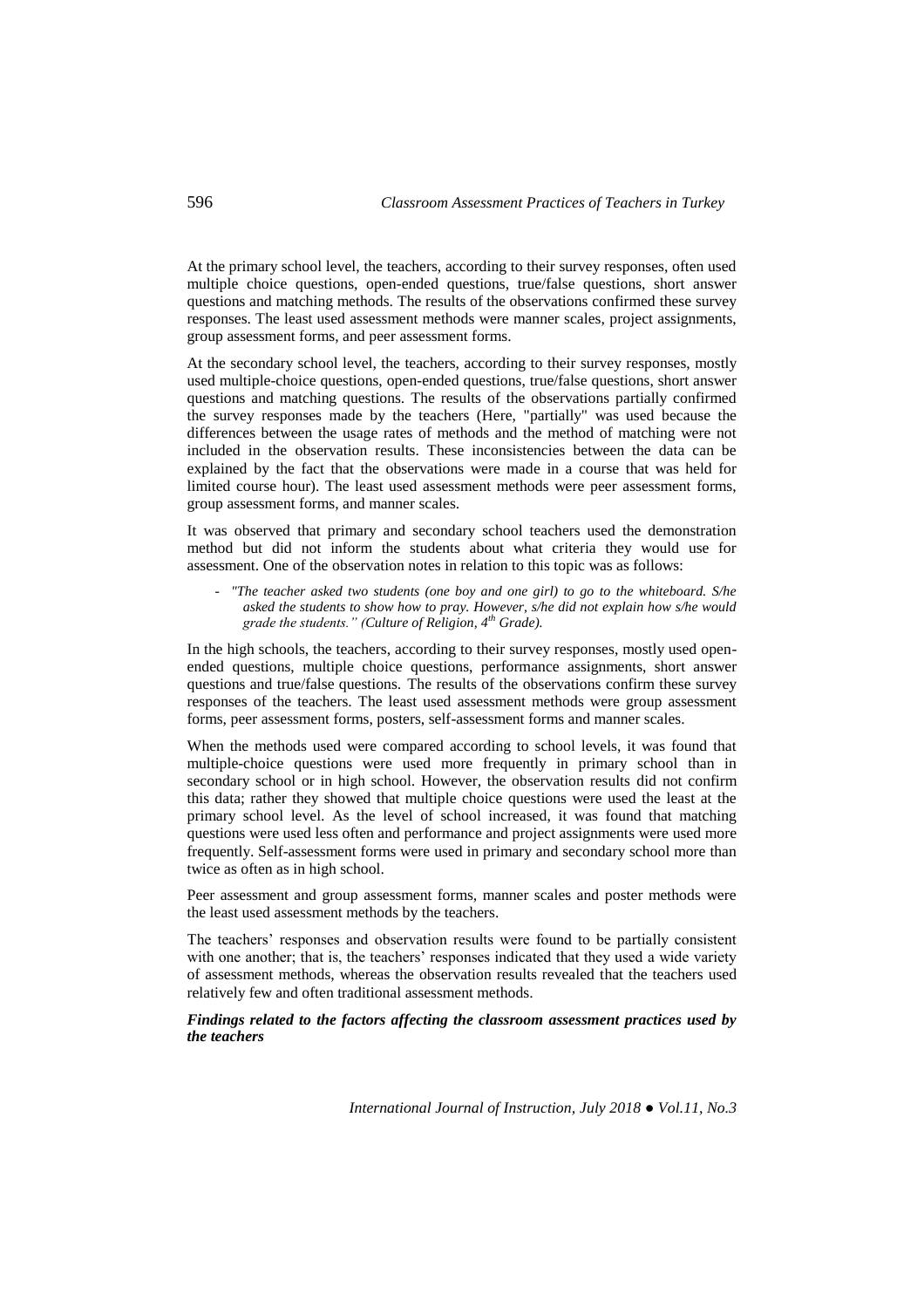| able |  |
|------|--|
|------|--|

Factors Affecting Classroom Assessment Practices of Teachers

| Factors                    |    | Primary<br>School |    | Secondary<br>School |    | High School |     | Total |  |
|----------------------------|----|-------------------|----|---------------------|----|-------------|-----|-------|--|
|                            |    | $\%$              |    | $\%$                |    | $\%$        |     | $\%$  |  |
| Characteristics of student | 81 | 84.4              | 75 | 78.1                | 73 | 76          | 229 | 79.5  |  |
| Curriculum                 | 77 | 80.2              | 76 | 79.2                | 70 | 72.9        | 223 | 77.4  |  |
| National examinations      | 28 | 29.2              | 71 | 74                  | 54 | 56.3        | 153 | 53.1  |  |
| Technology                 | 53 | 55.2              | 53 | 55.2                | 44 | 45.8        | 150 | 52.1  |  |
| <b>Features of Subject</b> | 39 | 40.6              | 51 | 53.1                | 46 | 479         | 136 | 47 Z  |  |

In examining Table 3, it was seen, at the primary school level, the 'characteristics of student' was the most effective factor in teachers' assessment practices in the classroom, which was followed by 'curriculum', 'technology', and 'the features of subject' respectively. The least effective factor was the 'national examinations' taken by the students in the future. At the secondary school level, the 'curriculum' was the most effective factor in the teachers' classroom assessment practices followed by the 'national examinations' and 'technology'. Though the least effective factor was 'features of subject', it indicated that more than half of the teachers were effective in their classroom assessment practices. Similar to primary school level, the most effective factor at high school level was 'characteristics of students'. This was followed by 'curriculum', 'national exminations' and 'features of subject'. The least effective factor was technology (45.8%)

The lower influence of 'the national examinations to be taken by the students in the future' in the classroom assessment practices of the teachers at the primary school level can be explained by the fact that the students do not take a national examination after the completion of primary school.

At all levels, it was seen that the characteristics of the students had the biggest impact on the classroom assessment practices used by the teachers. This factor was followed, respectively, by the curriculum, the national examinations to be taken by the students in the future, and technology. The features of the subject had the least impact on the classroom assessment practices of the teachers. While the 'characteristics of the students' was mentioned as a factor affecting the classroom assessments by 79.5% of the teachers, in the observation results, it was found that  $91.7\%$  (f = 22) of the teachers implemented the same classroom assessment method to all the students. Moreover, it was observed that with the question-answer method,  $75\%$  ( $f = 18$ ) of the teachers asked the same questions in the classroom. Observation notes that characterize this situation as noted by two teacher candidates were as follows:

- *- "The teacher assesses all students by asking the same question." (History, 10th Grade).*
- *- "S/he asks the same question to everyone. S/he reflects the questions on the board via the help of the computer and makes students answer the questions one by one." (Social Studies, 2nd Grade).*

Only 25% of the teachers asked different questions, posing simple questions to the students with a low level of academic achievement and more complex questions to the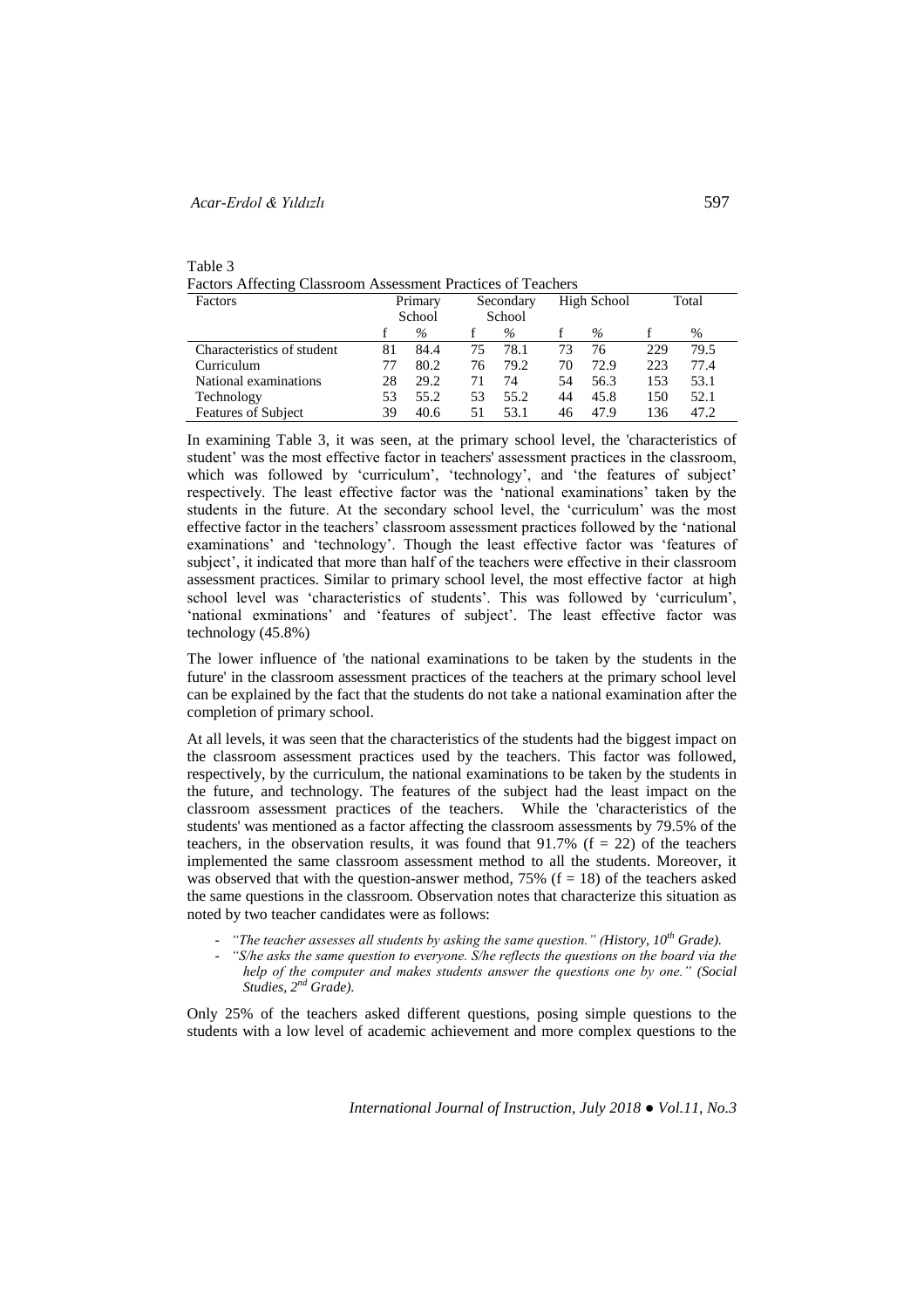students with a high level of academic achievement. One of the teachers who performed different assessments for the students in the classroom assessment was working at the primary school level and the other at the secondary school level. It was seen that the teacher working at the primary school level implemented a different assessment method for the inclusive students (special education students who were mainstreamed into regular classes). The following observation was taken by the teacher observing the secondary school level teacher who used different methods of classroom assessments according to the individual student.

*- "While the teacher assesses some of the students by having them imagine their dreams and enact them, s/he assesses others by making them draw figures/pictures."(Science, 5 th Grade)*

'Technology' was cited as being a factor that affected classroom assessment by 52.1% of the teachers. In support of this finding, in the observation results, it was seen that 54.2%  $(f = 13)$  of the teachers used technology (computer, projectors, smart boards, and telephones) in their classroom assessment practices. The highest use of technology in classroom assessment was observed to be in high school level  $(f=6)$ , four teachers were observed to use technology in classroom assessment in secondary schools, and three in primary schools. The observations by the teacher candidates observing the two teachers who used technology at the primary and secondary school level were as follows:

- *"Teacher opens questions on a website and asks students to answer them."(Turkish, 2nd Grade).*
- *"Asks students to answer the test projected onto a screen and performs an assessment at the end of the test, at which point the teacher gives a performance grade according to the answers submitted by the students." (Science, 6th Grade)*

Teachers highlighted the lack of technology equipment and following the course book assessment techniques as reasons for not using technology in the assessment process. One of the observer's views on this finding is as follows:

- *"There was not any use of technology during the class. Generally, a school that is extremely lacking in terms of materials and technology." (Literature, 11th grade)*

The responses given by the teachers and the observation results were determined to be inconsistent for the factor of 'characteristics of the students' but consistent with the factor of 'technology' in the classroom assessments. Considering the survey responses and observation results, it can be said that while the teachers were aware that the characteristics of the students should be taken into account for classroom assessment, they nonetheless were not successful in implementing this.

## **DISCUSSION AND CONCLUSION**

The results of this research are discussed within the framework of five themes, namely, 'assessment purposes of teachers', 'the most used assessment methods by teachers', 'the least used assessment methods by teachers', 'differences according to school levels of used methods' and 'factors affecting classroom assessment level of teachers'. From this discussion, recommendations are made.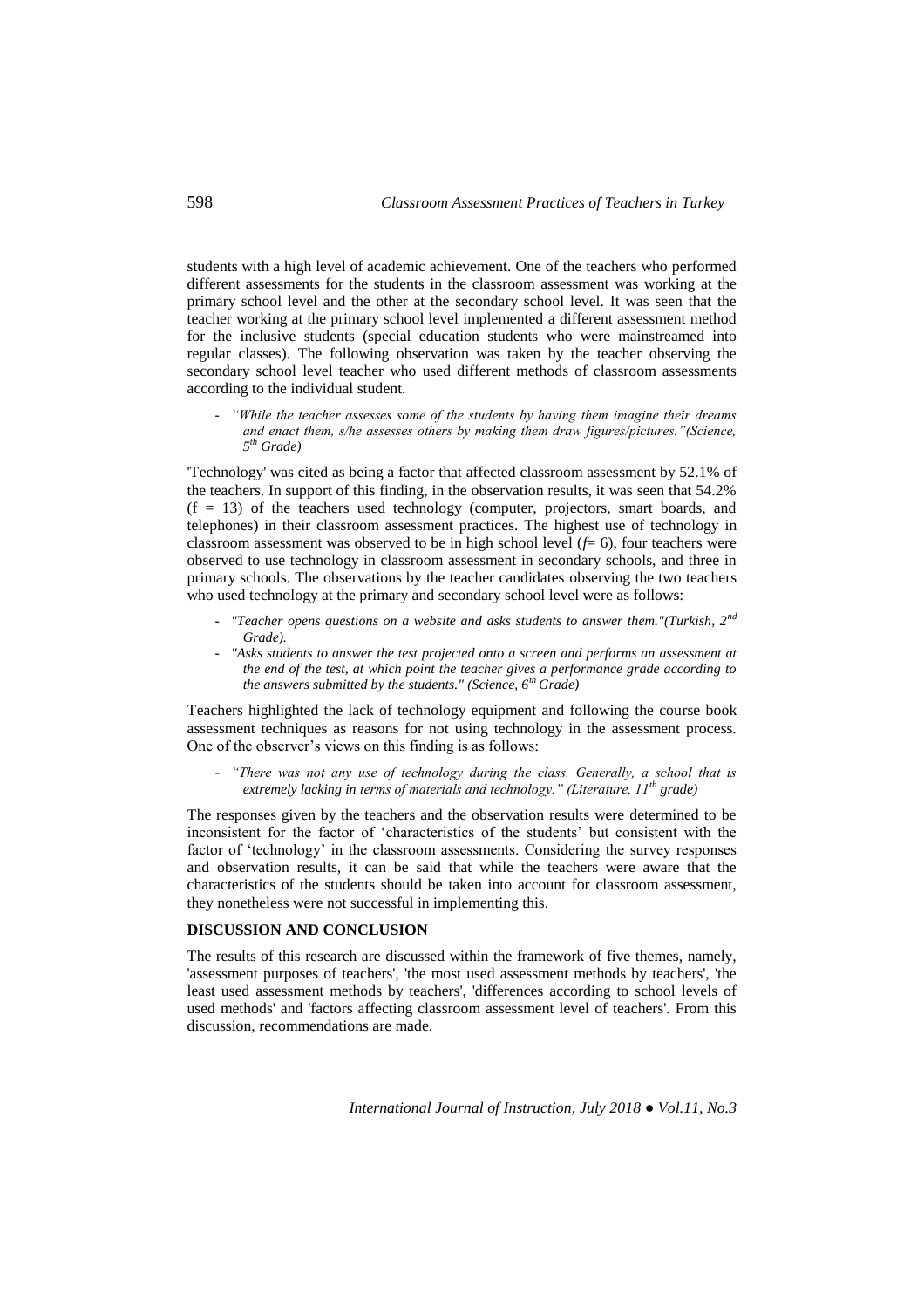# *Acar-Erdol & Yıldızlı* 599

When the research results were examined, it was found that more than half of the teachers performed assessments to provide feedback to the students, to increase learning, to determine the level of achievement, and to monitor the progress of the students. From these findings, it is clear that the teachers adopted the "assessment for learning" approach for their assessment purposes. These finding agree with the results reported in studies conducted by Saefurrohman (2017) and Xu (2017 In assessment for learning, assessment is used to give feedback to students (McMillan, 2015). However, the results of the observations made in the present study showed that a significant number of the teachers did not give sufficient or explanatory feedback. This finding suggests that the teachers failed to fulfil the requirements of the assessment purposes or that they did not have enough awareness of the purposes of classroom assessments. Although the teachers cited the purpose of assessment as being to monitor students' learning and to increase their learning, according to the findings obtained from the observation results, the teachers seemed to carry out assessments as a duty and thereby failed to question the true purpose of assessments. It can be suggested that, teachers gain more awareness about the purpose of classroom assessments, and that in order to reflect this awareness in their classroom practices, they should receive education about the effects of classroom assessment and regularly perform self-assessments and peer assessments as part of their classroom assessment practices. Moreover, teachers should be trained in how to give instant feedback and descriptive feedback, both of which are important steps in gaining the ability to give explanatory feedback.

The most commonly used assessment methods of the teachers were observation, multiple choice questions, open-ended questions, true/false questions and short answer questions. Based on these results, it can be said that the teachers preferred to use traditional methods in their classroom assessments. This finding is similar to that reported in both domestic research (Çelikkaya, Karakuş & Öztürk-Demirbaş, 2010; Gelbal & Kelecioğlu, 2007; Yapıcı & Demirdelen, 2007) and international research (Davis & Neitzel, 2011; Duncan & Noonan, 2007; Rieg, 2007). In educational systems where summative assessments are the norm, teachers are forced to teach test logic (OECD, 2008). This could explain why the teachers used multiple choice questions in their classroom assessments 73.3% of the time.

The least used assessment methods of the teachers respectively were peer and group assessments, manner scales, posters and self-assessments. This finding is supported by the results of research conducted by Celikkaya, Karakuş and Öztürk-Demirbaş (2010), Duban and Küçükyılmaz (2008), Gelbal and Kelecioğlu (2007). It is essential that students are to be included in the assessment process in the 'assessment for learning' and the 'assessment as learning' approaches. Peer assessments, group assessments and self-assessments are used for this purpose (McMillan, 2015; OECD, 2008). As these methods constituted the least used assessment tools of the teachers in this study, this shows that the teachers had adopted an 'assessment of learning' approach in determining the assessment methods. In adopting this approach, the teachers attached more importance to the end product of learning rather than to the learning process and thereby failed to adhere to the principles of the constructivist approach. In Turkey, a constructivist approach has been in use since 2005, and the curriculums prepared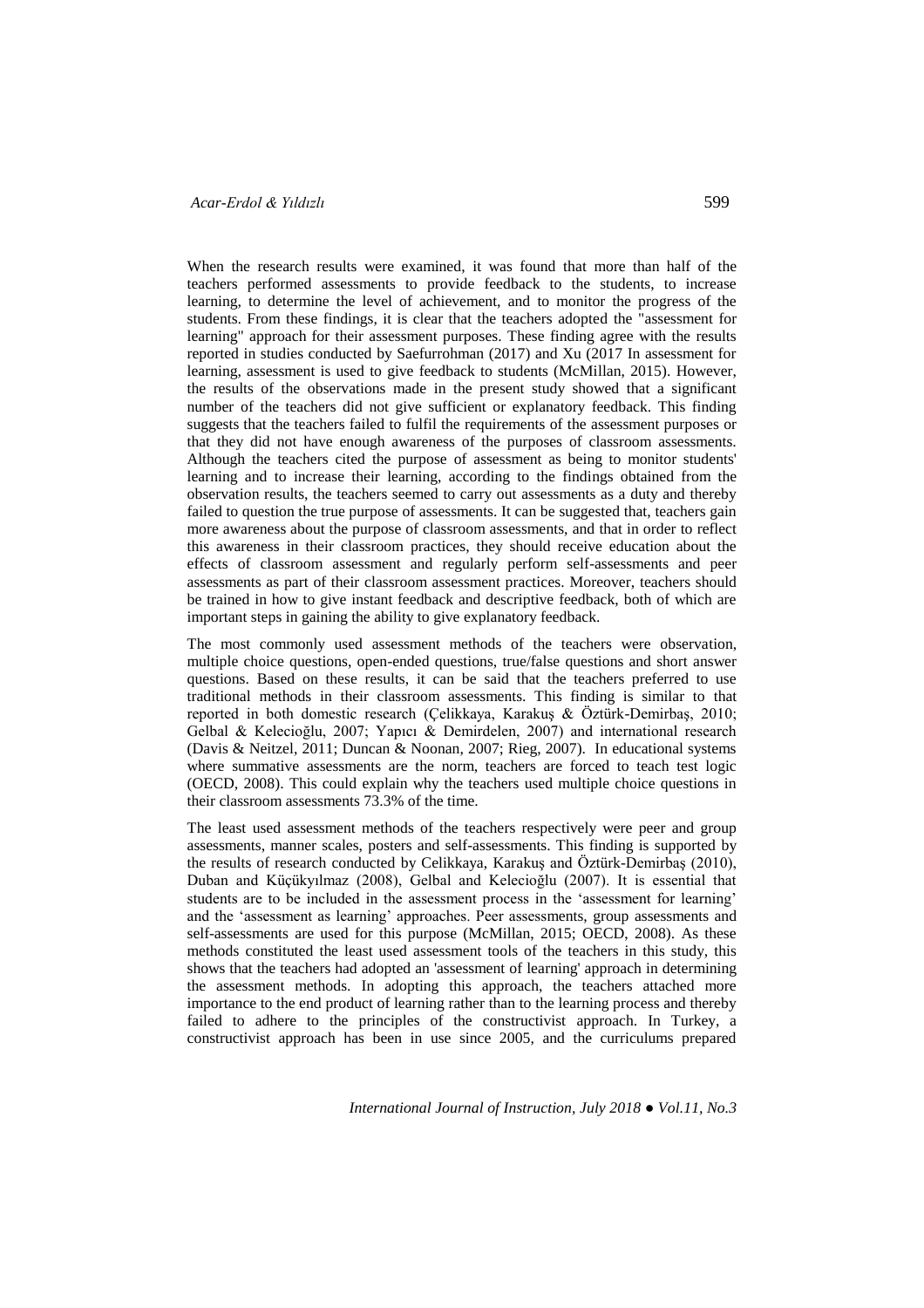according to this approach require the use of alternative approaches for classroom assessments. Given that self-assessments and peer assessments were the least used classroom assessment methods of the teachers in this study, it can be inferred that the teachers struggled to implement the constructivist approach.

When the differences of methods that are used according to school levels are considered, it can be seen that there were no significant differences between the different levels. However, the fact that self-assessment forms were used at a higher rate in primary and secondary schools than in high school was a particularly interesting finding, and one that matches the findings of other research (Mertler, 1999; Zhang & Burry-Stock, 2003) showing that teachers at primary and secondary school levels use alternative assessment methods more frequently than high school teachers. As far as students' age is concerned, the awareness level of their own learning will increase, and therefore, it can be expected that these forms (self-assessments and self-observations) will be used more often at the high school level. The extensive usage of self-assessment forms at the high school level is therefore recommended.

According to the responses of the teachers, the factors most responsible for affecting classroom assessment practices were, in order of impact, "characteristics of students", "curriculum", "national examinations", "technology" and "features of subject". In contrast to these survey responses, the observation results showed that most of the teachers did not use different assessment methods according to the "characteristics of students". It is very difficult to judge one assessment method superior to another in a general sense. The important thing is to diversify assessment methods in line with the purpose used. For this, teachers must operate according to the principle of equality in education in order to provide fairness and diversify their classroom assessment methods to take into account the characteristics of the students.

The findings from this research can be generalized only to study groups similar to the one used in this study. Repetition of the study with larger samples will contribute to a broader generalization of the results.

# **REFERENCES**

Abell, S. K., & Siegel, M. A. (2011). Assessment literacy: What science teachers need to know and be able to do? In D. Corrigan, J. Dillon, & R. Gunstone (Eds.). *The professional knowledge base of science teaching* (pp. 205–221). The Netherlands: Springer.

Acar, M., & Anıl, D. (2009). Sınıf öğretmenlerinin performans değerlendirme sürecindeki değerlendirme yöntemlerini kullanabilme yeterlikleri, karşılaştıkları sorunlar ve çözüm önerileri. *TÜBAV Bilim Dergisi*, *2*(3), 354-363.

Alkhrausi, H. (2013). Canonical correlational models of students' perceptions of assessment tasks, motivational orientations and learning strategies. *International Journal of Instruction, 6*, 21-38*.*

Atjonen, P. (2014). Teachers' views of their assessment practice. *Curriculum Journal*, *25*(2), 238-259. [http://dx.doi.org/10.1080/09585176.2013.874952.](http://dx.doi.org/10.1080/09585176.2013.874952)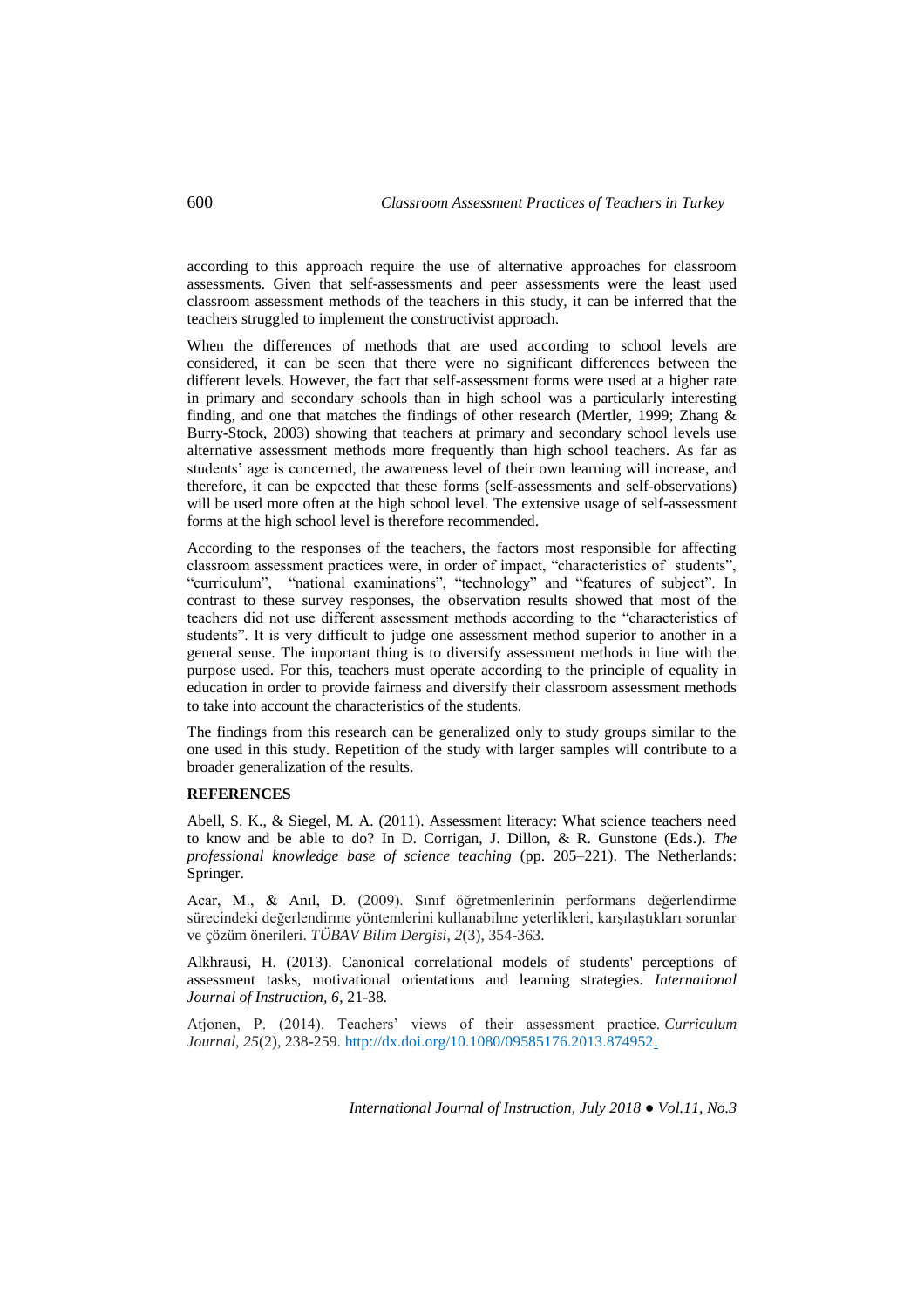Bell, B. & Cowie, B. (2001). *Formative assessment and science education.* Dordrecht, Boston: KluwerAcademic.

Birgin, O., & Baki, A. (2012). An investigation of the purposes of the measurement and assessment practice of primary school teachers within the context of the new mathematics curriculum. *Education & Science*, *37*(165), 152-167.

Brookhart, S. M. (1997). A theoretical framework for the role of classroom assessment in motivating student effort and achievement. *Applied Measurement in Education, 10*, 161–180.

Bulunuz, M., & Bulunuz, N. (2013). Fen öğretiminde biçimlendirici değerlendirme ve etkili uygulama örneklerinin tanıtılması. *Türk Fen Eğitimi Dergisi*, *10*(4), 119-135.

Creswell, J. W. (2013). Nitel araştırma yöntemleri; beş yaklaşıma göre nitel araştırma ve araştırma deseni (M. Bütün & S. B. Demir, Trans.). Ankara: Siyasal Kitapevi.

Çelikkaya, T., Karakuş, U., & Öztürk-Demirbaş, Ç. (2010). Sosyal Bilgiler öğretmenlerinin ölçme-değerlendirme araçlarını kullanma düzeyleri ve karşılaştıkları sorunlar. *Ahi Evran Üniversitesi Eğitim Fakültesi Dergisi, 11*(1), 57-76.

Chapman, C., & King, R. S. (2009). *Test success in the brain-compatible classroom*. Corwin Press.

Davies, D., & Neitzel, C. (2011). A self-regulated learning perspective on middle grades classroom assessment. The Journal of Educational Research, *104*(3), 202–215.

Dorman, J. P., & Knightley, W. M. (2006). Development and validation of an instrument to assess secondary school students' perceptions of assessment tasks. *Educational Studies, 32*, 47–58.

Duban, N., & Küçükyılmaz, E.A. (2008). Sınıf öğretmeni adaylarının alternatif ölçme değerlendirme yöntem ve tekniklerinin uygulama okullarında kullanımına ilişkin görüşleri. *İlköğretim Online, 7*(3), 769-784.

Duncan, C. R., & Noonan, B. (2007). Factors affecting teachers' grading and assessment practices. *Alberta Journal of Educational Research*, *53*(1), 1-21.

Gallavan, N. P. (2009). *Developing performance-based assessments, grades K-5*. California: Corwin press.

Gelbal, S., & Kelecioğlu, H. (2007). Öğretmenlerin ölçme ve değerlendirme yöntemleri hakkındaki yeterlik algıları ve karşılaştıkları sorunlar. *Hacettepe Üniversitesi Eğitim Fakültesi Dergisi*, *33*, 135-145.

Gömleksiz, M., & Erkan, S. (2016). *Eğitimde ölçme ve değerlendirme*. Ankara. Nobel Yayıncılık.

Heritage, M. (2007). Formative assessment. *EED Winter Confererence: Informing Instruction, Improving Achivement*. Anchorage, AK.